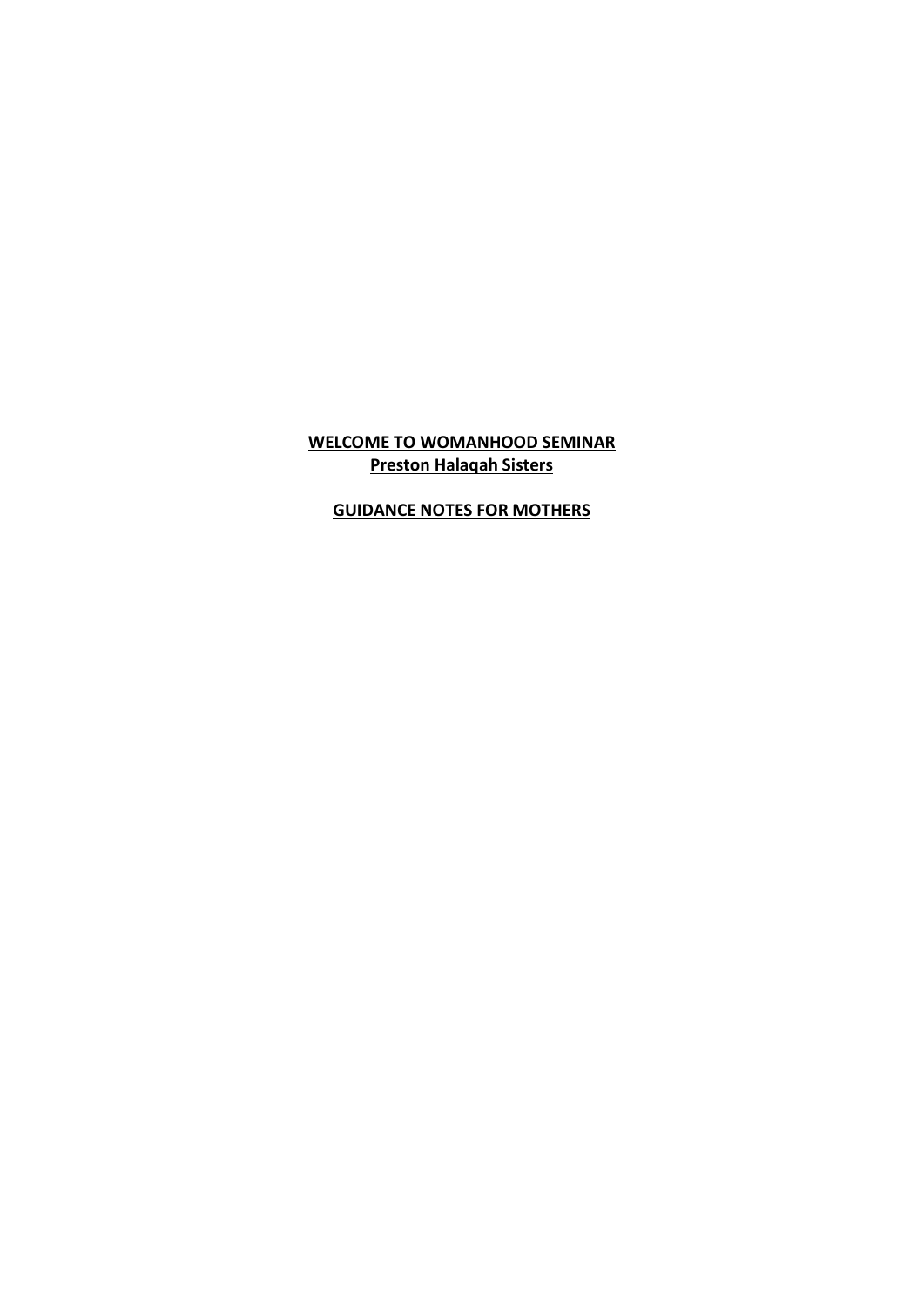*Dearest respected mothers,* 

*Your daughter is soon going to reach one of the biggest milestones in her life. It's an extremely delicate but important time for her as it is for you too. There is no one way to bring up a child or raise a daughter, however there is good practice. Below are some suggested points to think about over the coming years.* 

The messenger of God (s) was the best example of a loving and caring parent and it is his (s) model we should look to follow. At the heart of his (s) teachings was love, concern for others and forgiveness. At the same time he (s) never ever compromised with obedience to God.

As a parent we should raise our children with love and a deep concern for their future. We should not be blinded by our own desires but should think of the needs of the child. We should be willing to forgive them, overlook their small mistakes so that they don't go on to make bigger mistakes in life. At the same time don't pamper your child so that they are unable to learn the great lessons of life and character building.

Reprimand them when they do something wrong but in a manner so that they understand your disappointment and will try to improve themselves. If your daughter is in a 'mood' then back off for a while and discipline and speak to her when she has calmed down. Never reprimand your daughter in front of others. This will affect their confidence. Don't praise her in front of others either. Rather respect her and her ideas in front of others. If she achieves something, praise her good attitude and hard work more than the achievement itself. If she does something wrong – show your disappointment (this means you expected better from her which means you believe in her and her good character) .

When you notice that your daughter's chest area begins to develop you should think about taking her shopping. Go out as mother and daughter, take her for a coffee or to eat at a restaurant or treat her to some dessert. Tell her 'Come on, let's go out and I'll take you shopping too.' Visit a department store that has a special section with a qualified assistant who will measure her and tell you exactly what she needs. Tell your daughter how you felt when you went through this ( if you remember).

The day your daughter has her first period may be an emotional day for you. When she tells you – be sure to hug her and give her a kiss on the forehead. Don't get upset in front of her. Share comforting words – show her how to wear her pad, point out where you keep everything and what she should do if she has an accident or needs anything. Reassure her and then call a friend or sister to let out your emotions – you might also need another lady to speak to. For the coming months go easy with your daughter and let little things slide, but be firm with important things.

Remember in the sight of God she is an adult and so perhaps it is time you treat her as an adult now too. Involve her in your conversations, listen to her opinions and don't tell her off like you would a younger child if she does something wrong. You could present her with a gift. Make her a nice basket filled with a hot water bottle, some toiletries, a musalla and tasbeeh and some dua kitabs. This will make her feel special and make her understand that hygiene and salah are important for her now and that she is important to you. Choose a private moment to give it to her.

If your daughter ever comes home asking you a question of a delicate matter, don't get thrown back by the question. Stay calm and don't panic. The important thing here is not to answer her question but to let her know that you're listening. You can always answer her another day so don't be tempted to waffle an answer. Start with saying something like 'Why do you ask that luv?' Or perhaps 'I'm glad you came to ask me, I really am'. Then tell her honestly that it is tricky to explain but you will try your best and she will understand better as she gets older. Or perhaps you can tell her you're not sure how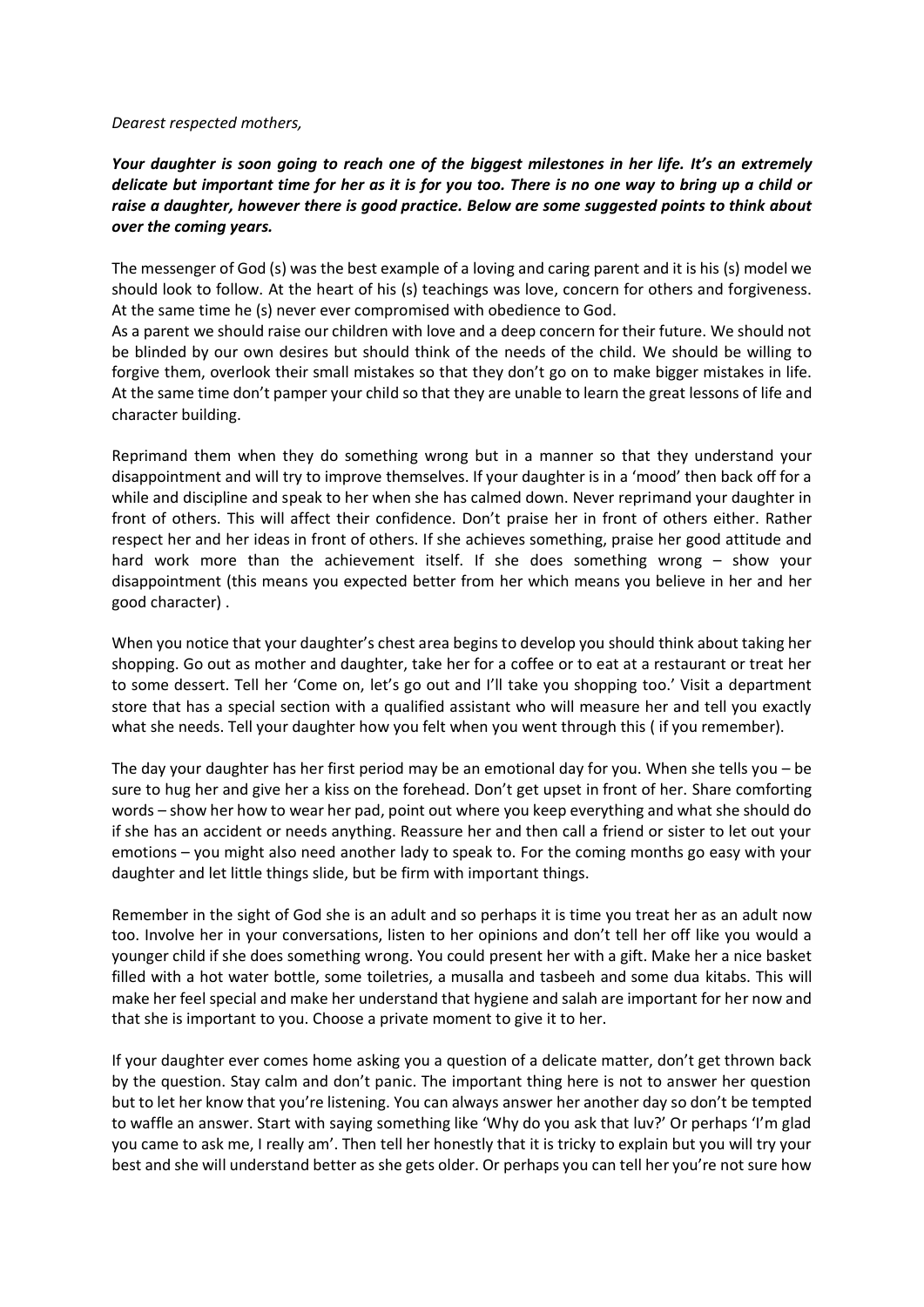to explain it but aunt so-and-so or your apa so-and-so will be able to explain it better than me … let's ask her to tell you.

Don't be tempted to get your daughters arms and legs waxed or teach her to remove hair so soon. She is young and still growing up to be an adult. Encourage her to scrub with a flannel or mitt to reduce the growth. Silk smooth legs and arms may encourage her to dress in a manner to reveal them. As for hair on the face, again encourage using a flannel regularly. If she does have growth which is causing her grief then don't ignore it. Think of options like lightening the hair if it's not too much. Waxing can cause them to grow back thicker and it will only result in her having to do it more. If your daughter has acne – don't mask it with make-up. Take her to the doctor who could prescribe medication. Remind her it won't last forever. Use natural remedies on the face to exfoliate her skin. Don't make your daughter feel she needs to change to fit in with others. Let her know how special she is. Teach her that the world is full of people who bully others with their ideas of how things should be, she must learn to stand her ground around such people for what is right and fair.

Always reassure your daughter you are there for her. Remind her that you love her constantly. Talk about her friends with her often. Talk about her school and madrasah life with her. Know what upsets her and what she enjoys. Now that she is older, slowly engage in adult conversation with her. Talk about the news with her, ask her what shall I cook today, don't just let her be a passive listener or observer. Go and sit on her bed in her room in the morning or at night and have a quick chat about her day.

Remember once your daughter is *baligha*, salah is compulsory. If you don't pray all the time – don't think it's ok if she misses her salah. This is an opportunity for you to get in to the habit. Pray with your daughter from time to time. Pray in her bedroom. Try your best not to nag but constantly remind about salah gently. Physical discipline of any sort is never acceptable. But to an adolescent even the lightest physical discipline can leave emotional scars more so than physical ones. Your daughter will resent you and resent anything you make her do including salah or Quran if you do it forcefully. A little slap on the hand to a young child will be forgotten within minutes. Adolescent children won't forget this so quickly.

Other than salah you should encourage her to read Quran daily. This is extremely important. One of the saddest things that can happen to a girl when she leaves madrasah is that her connection to the book of God dies. Don't make heavy demands. A few pages a day, one page even and perhaps praying particular *surahs* like *al waqiah* and *al mulk* in the evening.

When Ramadhan comes you should make her fast. Don't make excuses for your daughter. Encourage her to eat well, look after her health and be strong. Allow her to get rest. If Ramadhan is proving to be too demanding then ease off with everything else, including Quran if need be. Ask her teachers at madrasah to give her the month off if necessary. Fasting is the best worship you can do in this month. Remember even if she naps after school whilst fasting she is in a state of worship. Ensure she prays all her salah and keeps all the fast unless she is physically not able to. With Quran ask her to recite a little everyday and don't set big targets.

When you're daughter is baligha, *hijab* becomes compulsory for her. This is often dependent on how and whether you wear it. We may not be perfect in practising our religion but that doesn't mean we shouldn't give our children the chance to do it better. Tell her that hijab is the command from God. Wearing it is the correct thing to do. Support and praise her for choosing to wear it. If she doesn't want to, ask her why and address those reasons. At such a young age, girls don't always think about the deep meaning behind things in life. She may not really care what hijab stands for. The fact of the matter is, girls will most often wear hijab if they have friends or close cousins and family members who do. Girls who don't want to wear it, often have friends who dress against the etiquette of hijab.